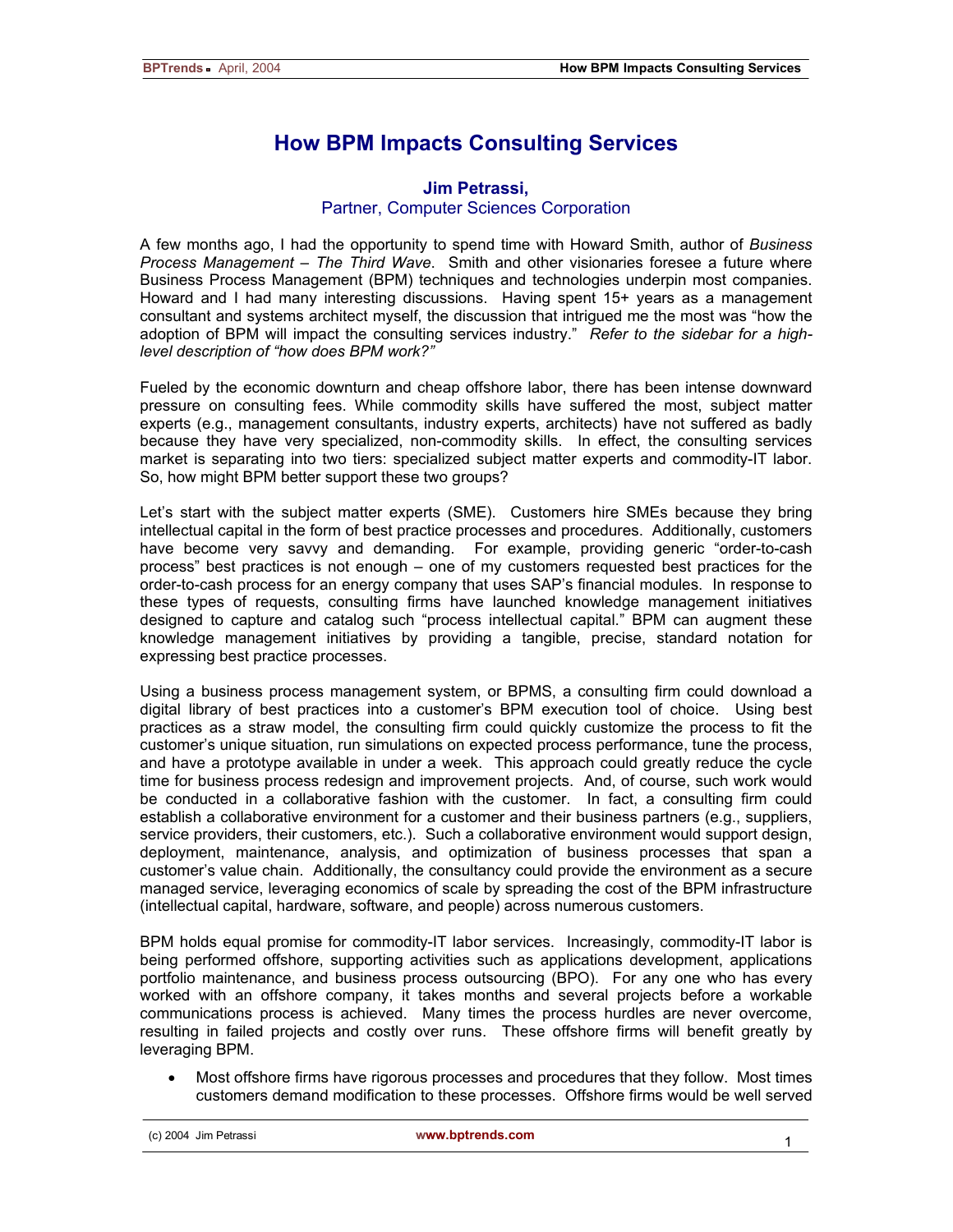to implement their standard processes using BPM systems. As part of the preengagement model, the firm would work collaboratively with the customer, reviewing the base processes and procedures and modifying them accordingly. This allows the customer to understand the impact of their application and process customization requests and provides the offshore firms a detailed and documented understanding of the customer's requirements. In effect, this creates a "process factory" that will allow the offshore firm to support variations for each customer in a scaleable, cost-effective manner.

- Once the processes are established, a "process portal" would be created. The portal would adapt itself to each user's role, presenting different views and capabilities. Customers can submit service requests and track status, offshore resources will work tasks related to the requests, offshore managers will monitor progress and be altered to problems, customer executives could be given a real-time dashboard to measure servicelevels, etc. The result is "process transparency" that fills the communications void that often plagues offshore relationships.
- Customers expect services firms to continue to improve delivery models and reduce costs over time. Information captured via the process portal will provide insights for continuous improvement and provide a basis for measuring improvements over time.
- Many customers have established their own program management offices (PMO) and use their own software to track services requests. For these customers, integration with the offshore firms process portal is required. Fortunately, one of the strengths of BPM systems is integration, at the level of business processes or as discrete "Web" services. The portal can expose the process information to the customer's tool-of-choice, providing the process transparency required to effectively manage the relationship.

Quite apart from the market for new "BPM" products and services, adoption of process-centric methods, accelerated through the use of BPM tools, will be a differentiator in many service industries. The firms that do it well will grow their customer base and become highly efficient and profitable.

Within the industry I know best, the IT Services Marketplace for Global 5000 firms, BPM has the power to separate winners from losers. Just as in manufacturing where productivity was transformed through the introduction of Computer Aided Design and Computer Assisted Manufacturing (CAD/CAM) tools, BPM tools provide a direct path from IT system design to execution to operations. More significantly, BPM closes the loop between process design and process optimization, allowing the consultant to integrate continuous improvement, with continuous change, with continuous learning. As the firm's process repository grows, they are creating, even without knowing, what I call "actionable knowledge." In the highly competitive consulting services marketplace, BPM provides knowledge management on steroids!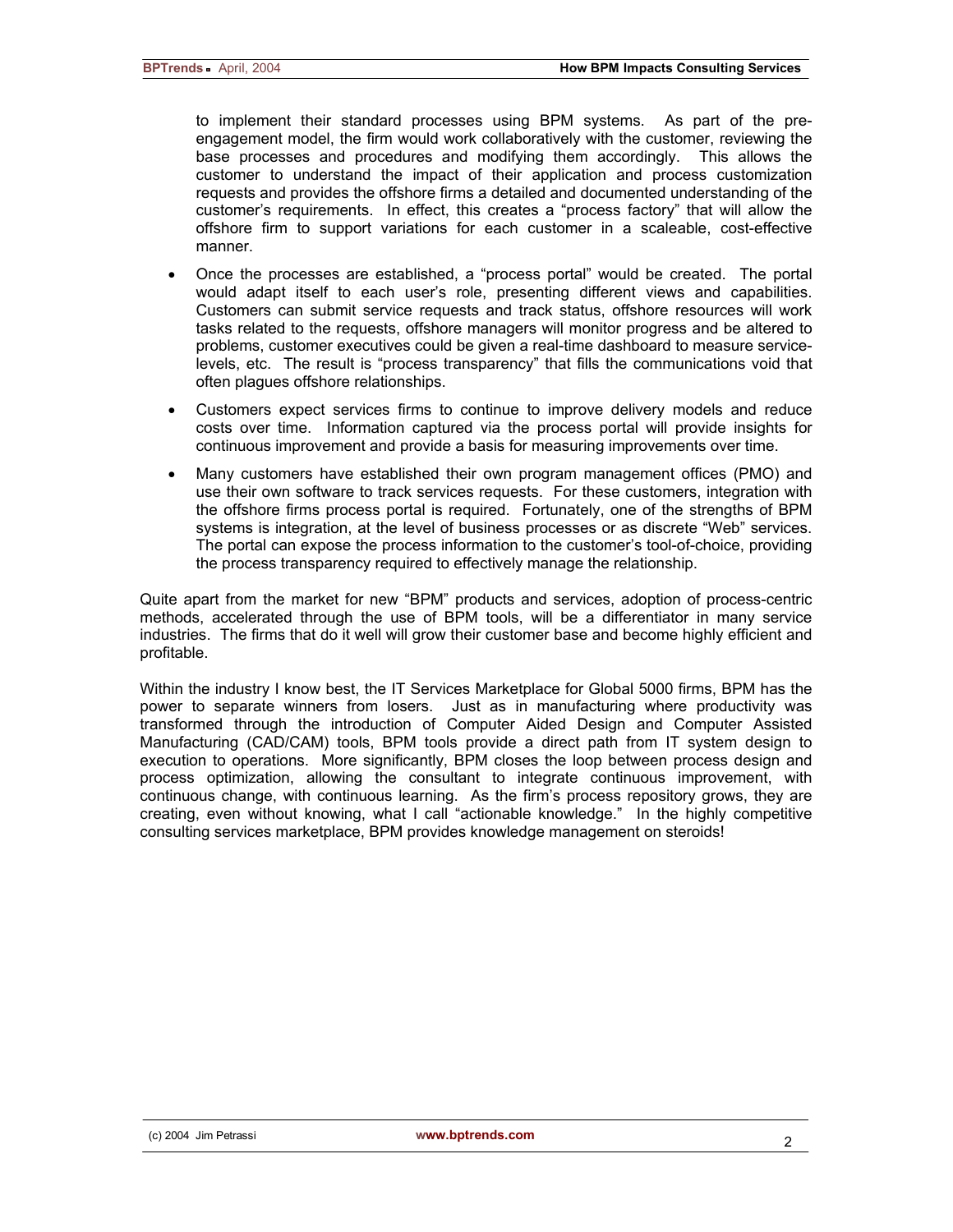## **Side Bar**

## **How does BPM work?**

For those of you new to the concept of a business process management (BPM), think of it as the seamless amalgamation of business process modeling, integration, and workflow technologies. BPM allows business analysts to model an end-to-end business process (both manual and automated steps), consolidate processes that span existing applications, and deploy end-to-end processes with little (if any) programming. Once defined, a business process management system (BPMS) then manages the execution of process instances, with customization as required. In effect, a BPMS separates "business process" into its own layer of software-enabled management, allowing the business to quickly reconfigure and adapt processes. In contrast, current generation applications embed business processes within rigid software code and database tables, making process change complex and costly.

**Process Workbench** Provides Process **Operational Process Document**  Analytics for Continuous Data **Performance Mapping Tools Simulation**  Improvement **Stores Goals… Tools Metrics** & Alerts Digital Process Repository Process Analyst Persists **Activity Monitor System Services Projector**  Defines Full **Process Documentati** Generates **Directory Library Functioning Instance on** Real-Time Process Process Performance Metrics **Definitions BPMS** New and Modified Process Definitions Defines Projectors / Y سم Services to Existing<br>Applications Processes Deployed Upon **Execution Engine** Approved Generates & Integration Analyst Manages Work Items Invokes 4000 9999 0 O O O 9999 Functions /  $0.000$ 0000  $0.000$  $0.000$ Services via **Projectors** Order Entry Fulfillment Billing **Billing** Billing Process Actor Application Functions / Services

The following diagram outlines the key concepts of BPM.

- 1. Working with business managers, the business analyst designs business processes. Business process information is digitized in a format that is easily understood by both business and technology users. This "digitized process information" becomes the "process execution instructions" used by the BPMS. No translation into coding languages, such as Java, is required. Think of the BPMS as a process virtual machine.
- 2. Once the process requirements are understood, an integration analyst will work with the business analyst to identify integration points to existing applications. In many cases, "projectors" will already exist that expose the required integration points. When a projector does not exist, the integration analysts build new projectors using BPM tools. In many cases, existing IT assets (even to fine grained objects or services) are made